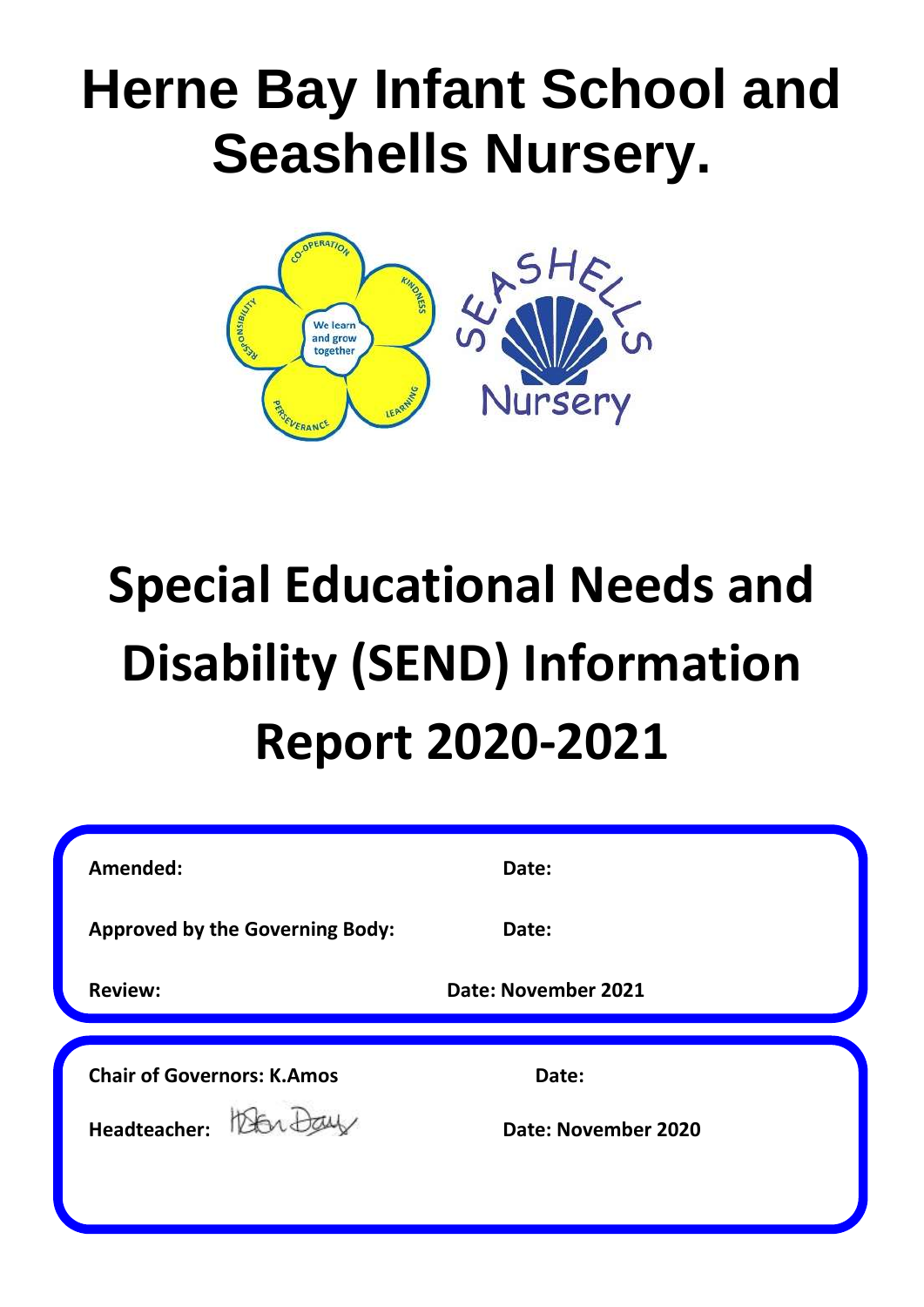## **Herne Bay Infant School and Seashells Nursery**

## **Special Educational Needs and Disabilities (SEND) Information Report**

### **Reviewed November 2020**

At Herne Bay Infant School and Seashells Nursery we have high expectations of all of our children and we aim to help and encourage them to achieve to the best of their ability. Every child is unique and every child matters; all children are entitled to experience success. We strive to support each child so that they can maximise their potential despite any barriers to learning that they may have.

The SEND Information Report describes how the needs of SEND pupils are met at the school in conjunction with the school SEND policy.

#### **The SEN Team**

SENCo-Fiona Wood (Tues, Wed, Thurs) AEN Consultant-Dez Riddler (Mon) Seashells Nursery SENCo-Emma Gilbert SENCo Assistant-Janet Harrad

#### **Legislation**

The Children and Families Act came into force in September 2014. It introduced a number of important changes to how SEND support was delivered in pre-schools, schools and colleges. SEND support was extended from birth to 25. Parents/carers, children and young people were involved more in the process with a stronger voice about the kinds of outcomes that were sought. Statements and LDAs (Learning Difficulty Assessments) were replaced with Education, Health and Care Plans with the intention that there would be greater cooperation between all the services that support children and their families. A new Code of Practice was devised and has subsequently been updated. Each Local Authority was required to provide a Local Offer describing all the services available to support disabled children and children with special needs and their families. The Kent Local Offer is available at http://www.kent.gov.uk/education-and-children/special-educational-needs

The SEND Code of Practice: for 0 to 25 years (DfE 2014) defines SEN as follows:

'A child or young person has SEN if they have a learning difficulty or disability, which calls for special educational provision to be made for them. A child of compulsory school age or a young person has a learning difficulty or disability if they have:

a) a significantly greater difficulty in learning than the majority of others of the same age; or

b) a disability which prevents or hinders them from making use of educational facilities of a kind generally provided for others of the same age in mainstream schools or mainstream post-16 institutions.'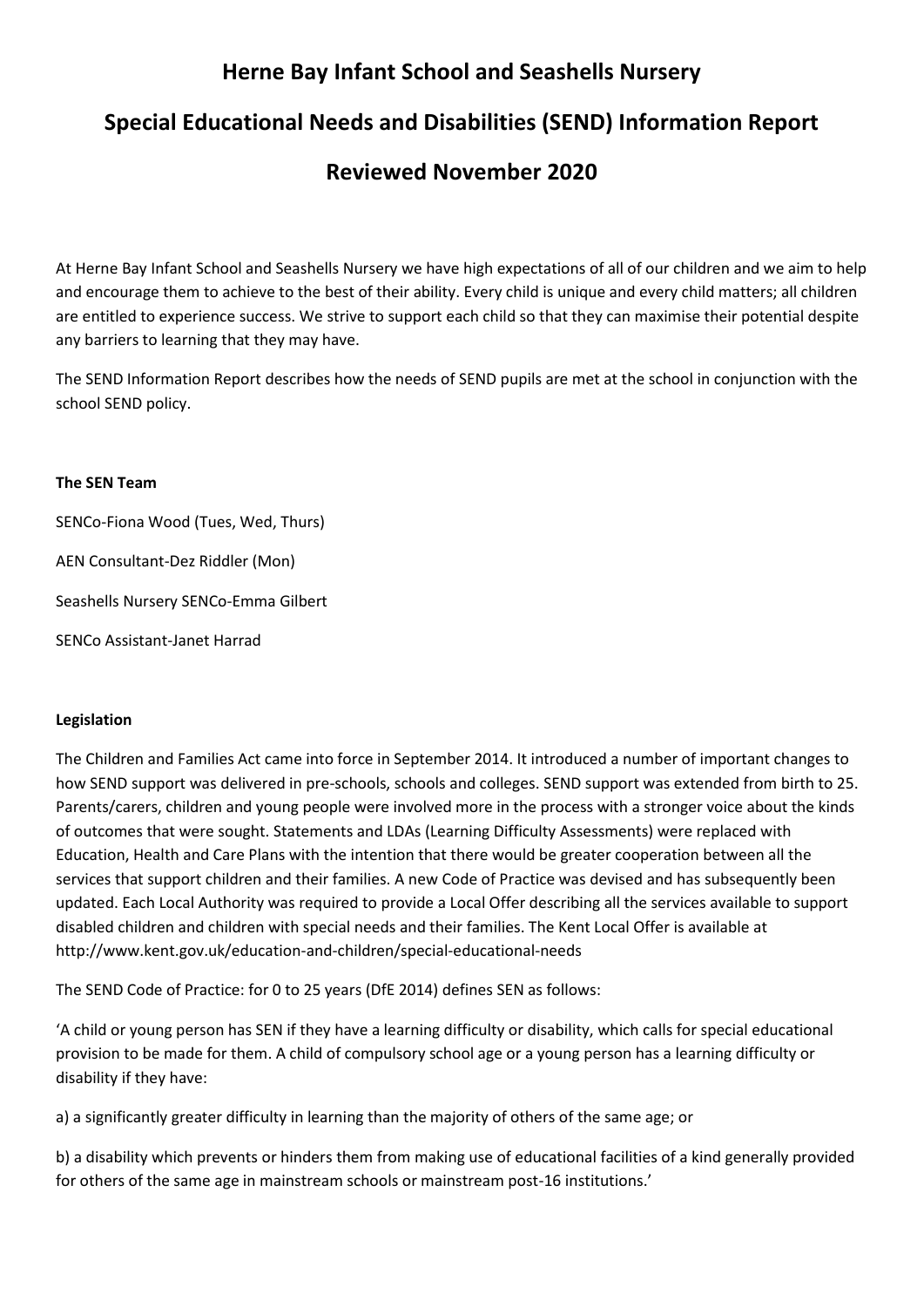At Herne Bay Infant School and Seashells Nursery we regard every child as an individual and therefore the educational needs of each child are likely to be different. This difficulty or disability may relate to:

#### **Communication and interaction:**

Children and young people with speech, language and communication needs (SLCN) have difficulty in communicating with others. This may be because they have difficulty saying what they want to, understanding what is being said to them or they do not understand or use social rules of communication. This will include children and young people with Autistic Spectrum Condition.

#### **Cognition and learning:**

Support for learning difficulties may be required when children and young people learn at a slower pace than their peers, even with high quality teaching and appropriate differentiation. This will include a range of conditions such as dyslexia, dyscalculia and dyspraxia.

#### **Social, emotional and mental health:**

Children and young people may experience a wide range of social and emotional difficulties, which manifest themselves in many ways. These may include becoming withdrawn or isolated, as well as displaying challenging, dysregulated behaviour. These behaviours may reflect underlying mental health difficulties. Other children and young people may have disorders such as attention deficit disorder, attention deficit hyperactive disorder or attachment disorder.

#### **Sensory and/or physical needs:**

Some children and young people require special educational provision because they have a disability, which prevents or hinders them from making use of the educational facilities generally provided. These difficulties can be age related and may fluctuate over time. Many children and young people with visual impairment (VI), hearing impairment (HI) or a multisensory impairment (MSI) will require specialist support and/or equipment to access their learning. Children and young people with an MSI have a combination of visual and hearing difficulties. Some children and young people with a physical disability (PD) require additional on-going support and equipment to access all the opportunities available to their peers.

#### **SNJ Flow Charts**

At Herne Bay Infant School and Seashells Nursery we recommend the Special Needs Jungle Flow Charts as a good visual means for understanding the new system of SEND support. They can be accessed at http://www.specialneedsjungle.com/flow-chart/ or copies can be provided by the SEN Team.

#### **What should I do if I think my child may have special educational needs?**

If you have concerns please contact your child's class teacher. The teacher will liaise with the SEN team as required. The class teacher plans each child's education and differentiates the content to suit the pupil's individual needs. This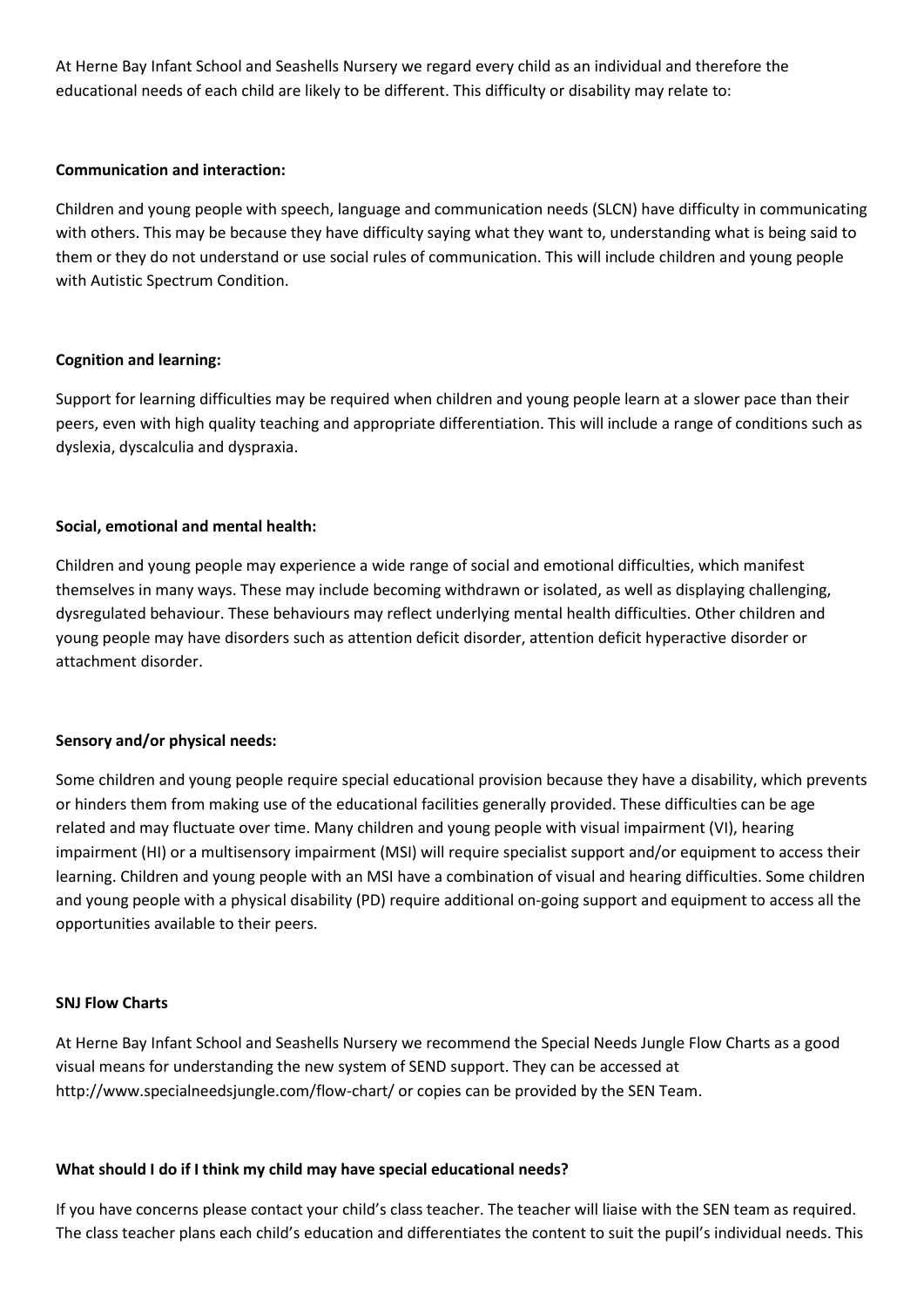may include additional general support by the teacher or teaching assistant in class. We have learning groups for some aspects of Literacy, so children who require extra support will be in a smaller learning group with more adult support.

If a child has needs related to more specific areas of their education, such as spelling, handwriting, English & Maths skills etc. then the child will receive focussed support. This will be delivered by a teacher or teaching assistant. The length of time of any intervention will vary according to the need, but will generally be for a term. The interventions will be regularly reviewed by all involved, including the children, to ascertain the effectiveness of the provision and to inform future planning.

SEN interventions will be recorded on the child's Provision Plan (this is a record of the interventions, timings and impact of the intervention). A Provision Plan is also a record of support that the child is receiving including the impact it is having on the child's learning.

Pupil Progress Meetings are held regularly throughout the year. This is a meeting where the class teacher meets with a member of the SLT to discuss the progress of the children in their class. This shared discussion highlights any potential difficulties in order for further class or SEN support to be planned.

Occasionally a child may need more specialist support from an outside agency. Parents/carers are sign-posted or referral forms are completed in conjunction with the parents/carers and then forwarded to the most appropriate agency. After a series of assessments, support may be provided to the school and parents/carers.

A higher level of support is provided with an Education Health and Care Plan (EHC Plan, formerly known as a Statement of SEN).

#### **For your child this would mean:**

The majority of children with SEN will have their needs met through quality first teaching, intervention support or involvement from specialist professionals. There are some cases where the support the child needs cannot reasonably be provided from the resources normally available to a mainstream school. In such cases, the Local Authority may carry out an assessment of education, health and care needs, and prepare an EHCP. The EHCP is based on a thorough planning approach, which has the child and family at the centre of all decision-making.

#### **The EHCP process:**

An EHCP requires an assessment by the Local Authority. It can be requested by the school or by the parent.

A panel of professionals from the Local Authority SEN team will decide whether your child's needs meet the criteria for a statutory assessment. They will take into account the views, wishes and feelings of you and your child, as well as evidence of progress in school and the impact of any support already in place.

If the LA decides to conduct an assessment, it must ensure that you are fully included from the start. They will ask you, the school, and any other professionals involved with your child to complete a report outlining your child's needs.

Once the reports are all collated and submitted, the panel will decide whether an EHCP is needed, or whether support can continue at the current level in school. The plan will outline the provision your child will receive.

The whole EHCP process, from the point the assessment was requested to the final EHC plan being issued, must take no more than 20 weeks (there are some exceptional circumstances).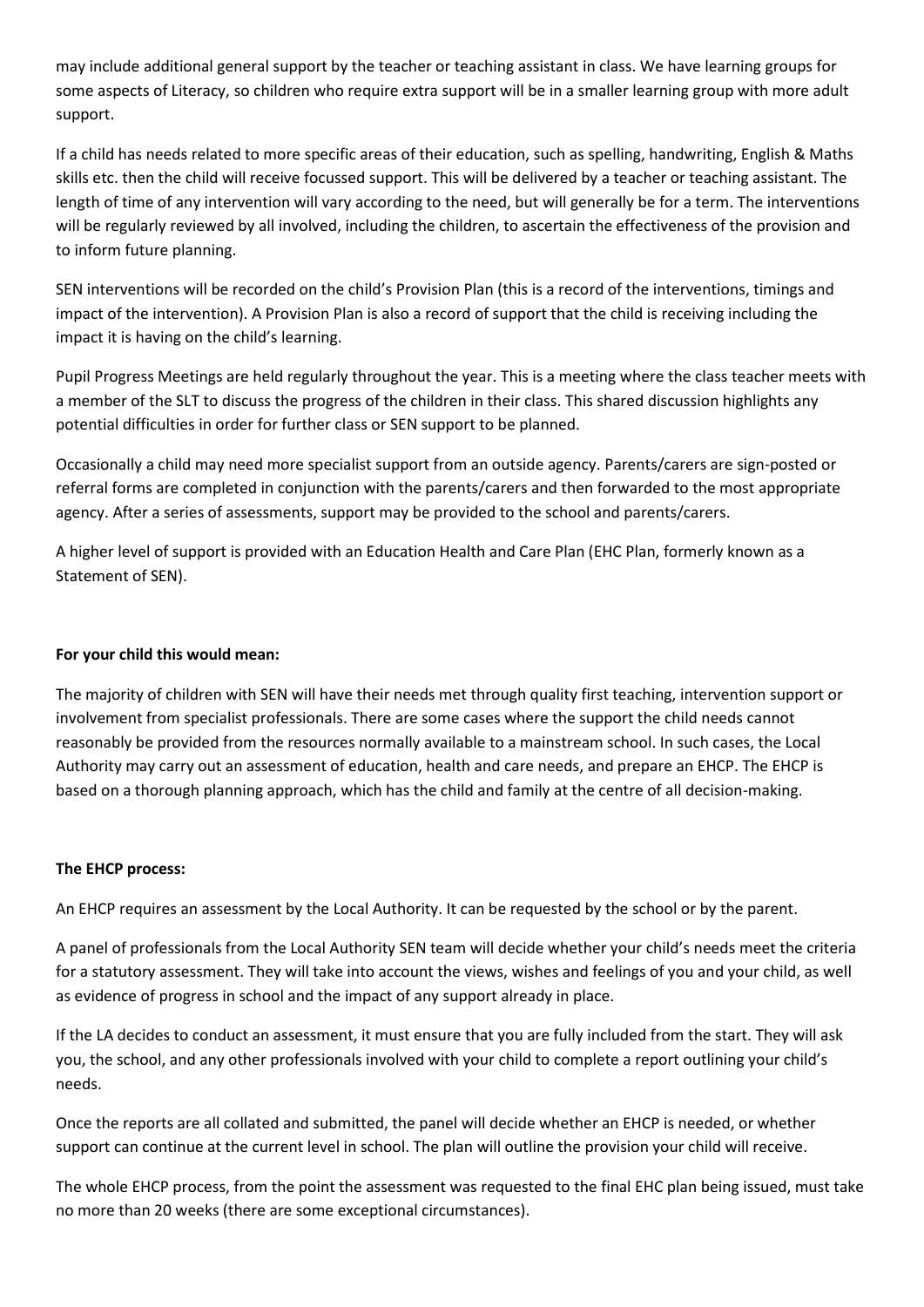The Governing Body is responsible for ensuring that the necessary support is given to any child with SEND who attends the school.

#### **How will the curriculum be matched to my child's needs?**

Every child has their work differentiated appropriately by the class teacher to enable them to access the curriculum more easily.

We also have learning groups for some aspects of Literacy so children who require extra support will be in a smaller learning group with more adult support.

Where required, specialist equipment will be identified to support the children e. g. writing slopes, concentration cushions, pen/pencils grips or easy to use scissors.

#### **How will I know how my child is doing?**

- ❖ You will be able to discuss your child's progress at Parent Consultation Meetings.
- ❖ Appointments can be made to speak to the class teacher at the end of the day.
- ❖ Appointments can be made to speak to the FLO/SEN Team by visiting or phoning the school office.
- ❖ Every child receives an annual report of attainment in relation to expected achievement.

❖ Provision Plans are reviewed by the SEN & Class Teams and shared with parents, twice a year in Reception and three times a year in Key Stage One.

In addition, parents can access support from the school Family Liaison Officer. Parents can contact Information Advice and Support Kent (IASK) for advice on a range of issues. They have a confidential helpline at 03000 413000. Herne Bay Infant School and Seashells Nursery can also signpost parents to the SOSSEN advice clinics held once a month in Kent.

#### **How is extra support allocated to children with SEND?**

The school budget, received annually from Kent Local Authority, includes some money to be used specifically for supporting children with SEN. The Head Teacher decides how this resource will be used on the basis of the needs in the school and in consultation with the school governors. The Head Teacher and the SENCo will discuss SEN needs in the school, including the children getting support already, the children who need extra support and the children who have been identified as not making as much progress as would be expected. From this information, they decide which support, resources and / or training are needed.

#### **Which specialist services and expertise are available at or accessed by the school?**

At times it may be necessary to consult with outside agencies to receive their more specialised expertise. Specialist involvement is sought where a child's needs are felt to be significant and they have not responded to the interventions already put in place.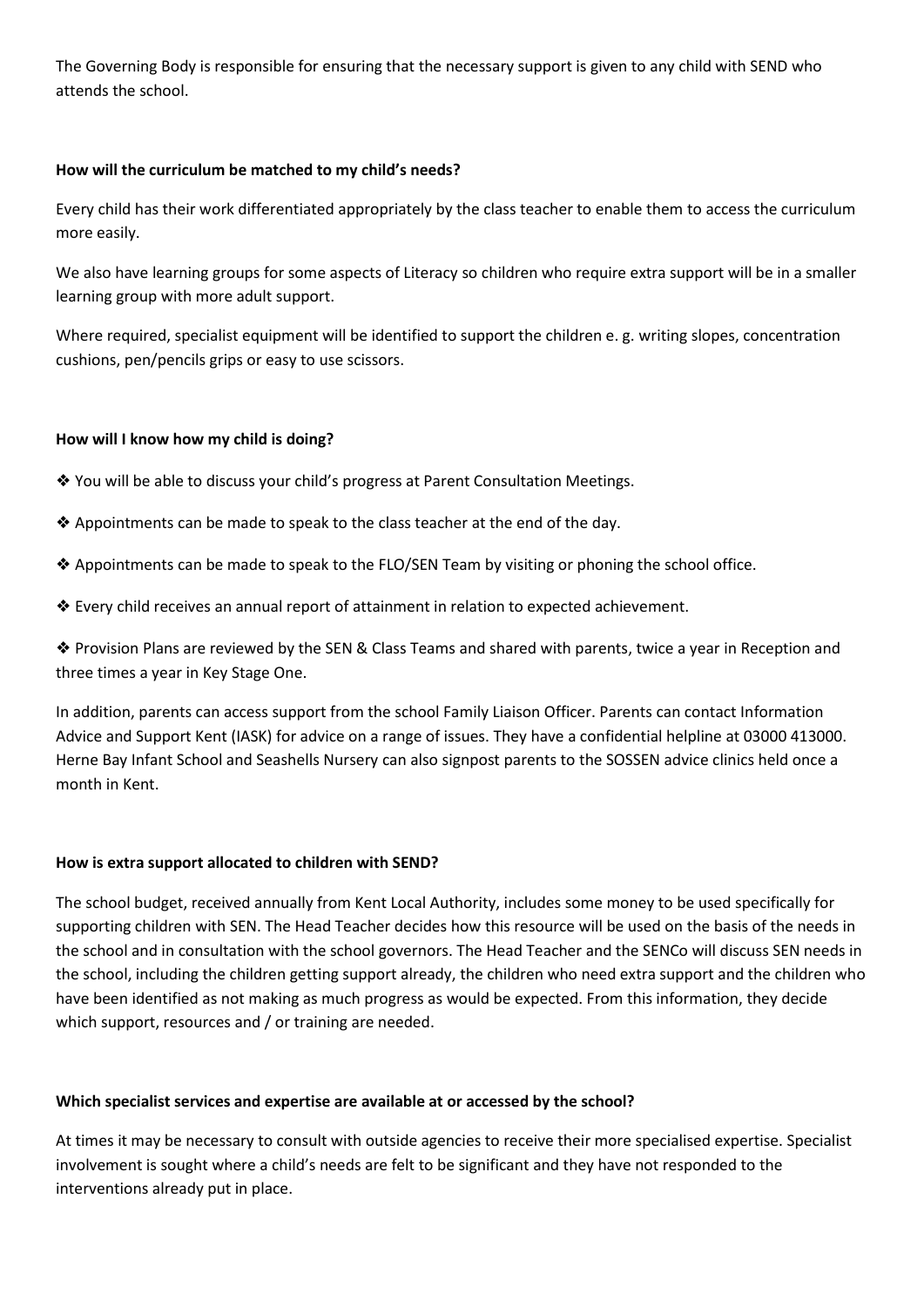Specialist support is sometimes arranged after a Local Inclusion Forum Team (LIFT) meeting where professionals will decide what a child needs to improve their learning. The aim of LIFT is to gain an understanding of, and try to resolve, a child's difficulties. It may include a referral to the Specialist Teaching and Learning Service or Specialist Outreach Service for extra advice.

Some specialist support is requested by signposting to referral from home or sometimes by school. This can include for a paediatric assessment, an observation or report from an Educational Psychologist, assistance from the School Nursing Service, a referral to the Speech and Language Therapy Service, a referral to Occupational Therapy, Physiotherapy or to the Former Children and Adolescent Mental Health Service (Former CAMHS), now NELFT/CYPMHS.

#### **What training do school staff who are supporting children with SEND have?**

The school provides development opportunities for training and support for all staff to improve the teaching and learning of children, including those with SEND. There is whole school training on SEND issues as well as training on specific topics. Training providers can be accessed through CPD online or from the outreach courses at St. Nicholas School, Canterbury. Some training is commissioned from the school's linked Educational Psychologist or is delivered by the SEN Team. Recent training sessions have included: -

- Autism Awareness
- Safeguarding
- Positive Behaviour Strategies
- Speech, Language and Communication Needs
- The Role of the Adult-Attunement and Co-regulation
- Social and Emotional Development-strategies

#### **How accessible is the school environment?**

The school accessibility plan is regularly updated and reviewed. As a school we are happy to discuss individual access requirements.

#### **How will my child's special needs be supported when joining or leaving the school or when moving from one year group to another?**

We understand that transitions can be difficult for a child with SEN, consequently we take steps to ensure that any transition is as smooth as possible. We have a range of transition programmes and support in school, depending on the age of the child and their specific needs.

If your child is joining us from another school/early years setting:

Herne Bay Infant School & Seashells Nursery will liaise with the other school to ensure that all information is shared, and any current provision can be taken into account. Your child will be able to visit our school both during and after the school day and stay for a taster session, if this is appropriate. Extra visits may be arranged. Children coming from Seashells Nursery attend taster afternoon sessions.